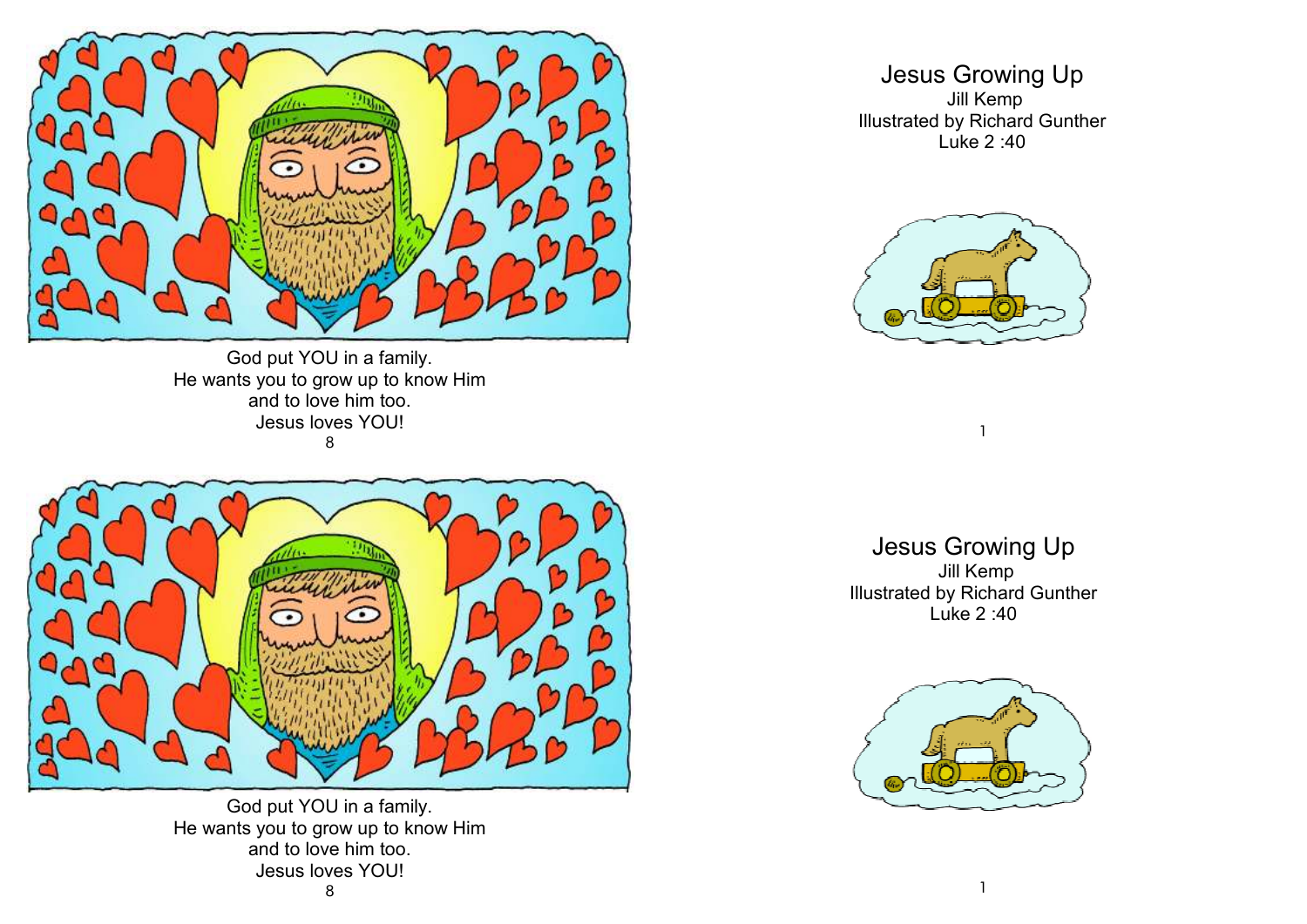

God said in the Bible he would send his own Son to earth. People watched and waited. When it was the right time Jesus was born in Bethlehem.  $\mathcal{P}$ 



Little children came to see Jesus. They loved to hear his stories about God. He was so kind and he was fun. Jesus said, "Everyone should love me like these children do!"7



God said in the Bible he would send his own Son to earth. People watched and waited. When it was the right time Jesus was born in Bethlehem.



Little children came to see Jesus. They loved to hear his stories about God. He was so kind and he was fun. Jesus said, "Everyone should love me like these children do!"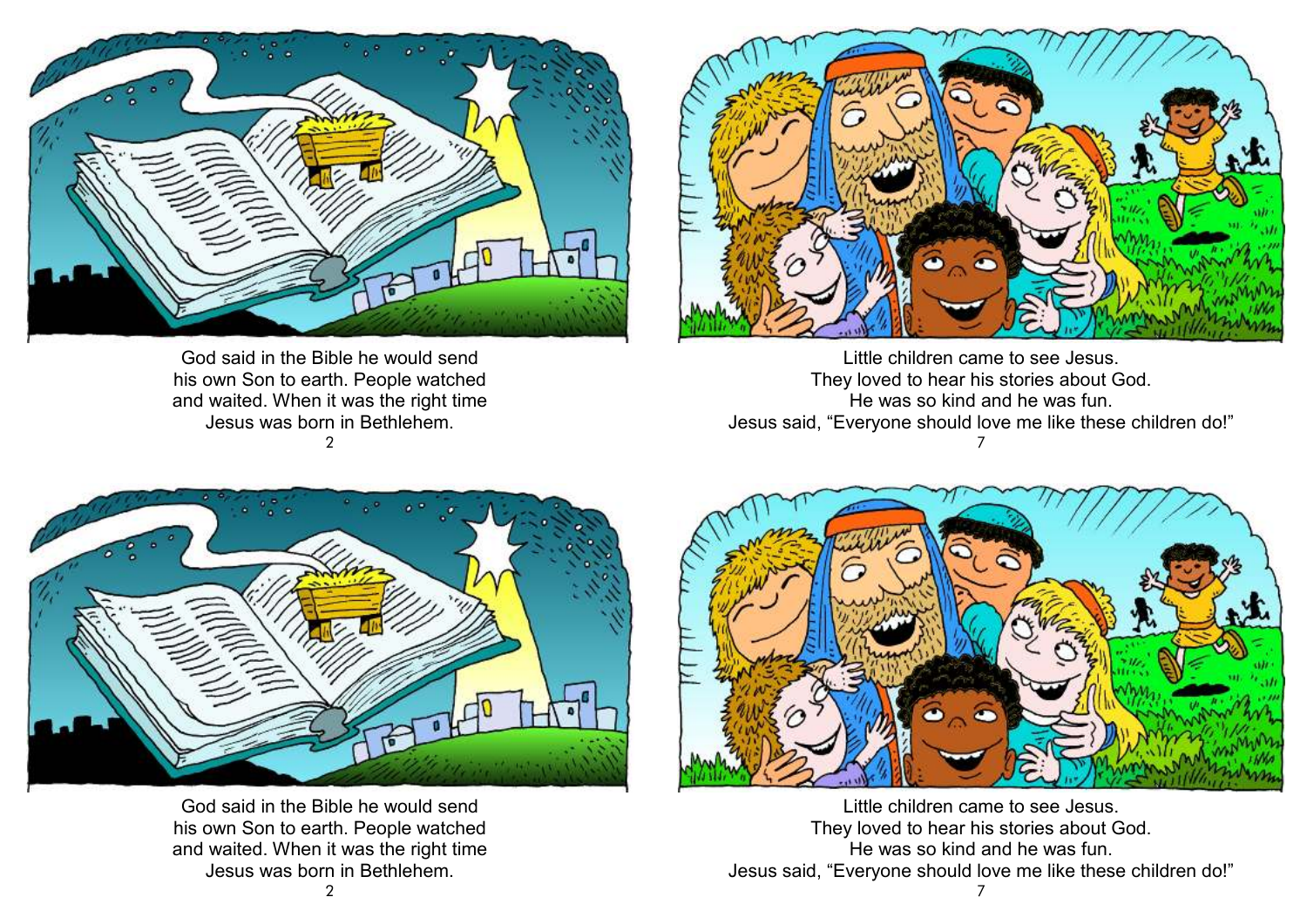

It was soon time for Jesus to teach people. He found 12 helpers, sometimes called Disciples. Jesus made sick people better. He told stories about God. 6



God put Jesus in a family. He gave him a mother called Mary and a father called Joseph, to look after him. At Christmas time we remember Jesus' birthday. 3



It was soon time for Jesus to teach people. He found 12 helpers, sometimes called Disciples. Jesus made sick people better. He told stories about God.



God put Jesus in a family. He gave him a mother called Mary and a father called Joseph, to look after him. At Christmas time we remember Jesus' birthday.